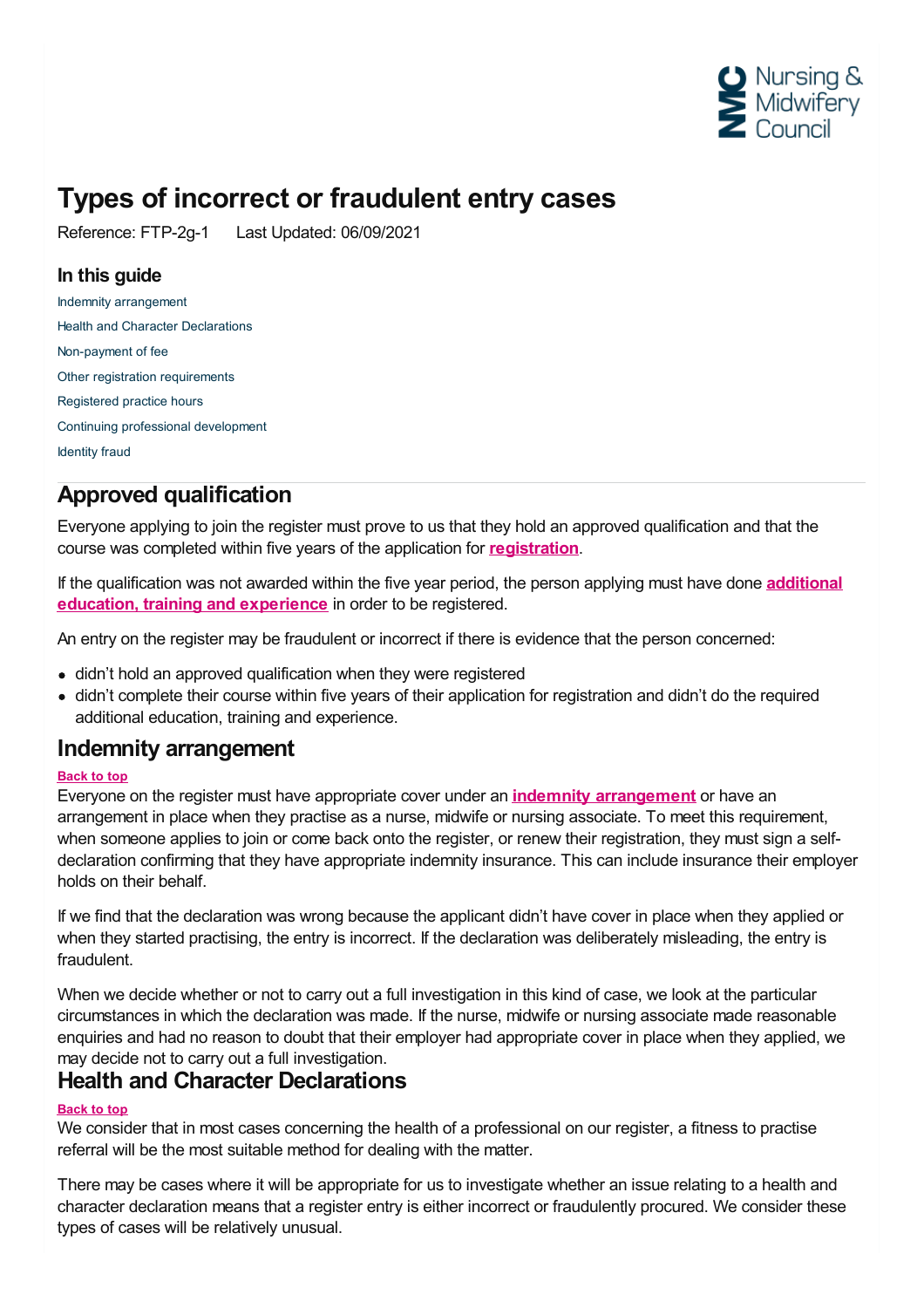The guidance that follows relates to the minority of cases where we consider that it is appropriate to use the incorrect or fraudulently procured entry procedure in relation to a health and character declaration.

People will only be registered as nurses, midwives or nursing associates if they prove to us that they're capable of safe and effective practice. This includes showing that they meet our **health and character [requirements.](https://www.nmc.org.uk/globalassets/sitedocuments/registration/character-and-health-decision-making-guidance.pdf)**

If any of the information about the applicant's health or character was wrong, their entry in the register may be incorrect. If the wrong information was provided with the deliberate intention to mislead, the entry may be fraudulently procured.

When deciding if the entry is fraudulent or incorrect, decision makers aren't looking at whether new information about the nurse, midwife or nursing associate's health or character shows they would've been capable of safe and effective practice when they entered the register. That is a registration decision for the Registrar and isn't relevant to whether the entry in the register was fraudulent or incorrect.

In our process, decision makers are only assessing if we were given wrong information about the health or character of that person when deciding whether they were capable of safe and effective practice, or whether any wrong information was provided with the deliberate intention to mislead the NMC.

# <span id="page-1-0"></span>**Non-payment of fee**

## **Back to top**

It's the professional responsibility of every nurse, midwife and nursing associate to ensure that they have paid the **[registration](https://www.nmc.org.uk/registration/your-registration/paying-your-fee/) or renewal fee**. If someone enters the register or stays on the register without paying the right fee, they would be incorrectly entered onto the register. If someone has deliberately misled the NMC about the payment of the fee, then the entry is fraudulent.

## <span id="page-1-1"></span>**Other registration requirements**

## **Back to top**

It's the professional responsibility of every nurse, midwife and nursing associate when applying to join the register, to make sure that they:

- 1. meet the qualification requirements required for registration
- 2. hold appropriate cover under a professional indemnity arrangement
- 3. meet our English language requirements.

If someone enters the register based on information relating to qualification, indemnity or language requirements that are incorrect, their entry on the register is likely to be incorrect.

If someone has deliberately misled the NMC about their qualifications, indemnity arrangements or language skills, then their entry will be fraudulent.

## <span id="page-1-2"></span>**Registered practice hours**

## **Back to top**

During revalidation, nurses, midwives and nursing associates must declare that they have done the required number of hours of **[registered](http://revalidation.nmc.org.uk/what-you-need-to-do/practice-hours) practice**.

A nurse, midwife or nursing associate is incorrectly entered onto the register if their declaration was wrong. If there is evidence that a wrong declaration was made with the deliberate intention to mislead us then the entry is fraudulent.

# <span id="page-1-3"></span>**Continuing professional development**

## **Back to top**

When renewing their registration a nurse, midwife or nursing associate must self-declare that they have done the required number of hours of **continuing professional [development](http://revalidation.nmc.org.uk/what-you-need-to-do/continuing-professional-development/)** (CPD).

A nurse, midwife or nursing associate is incorrectly entered onto the register if there is evidence that the CPD declaration was wrong. If there is evidence that a wrong declaration was made with the deliberate intention to mislead us, the entry is fraudulent.

# <span id="page-1-4"></span>**Identity fraud**

## **Back to top**

If the registration application contained deliberately misleading information about the identity of the applicant, the entry is fraudulent. This usually means that the person who applied and intended to practise using the registration